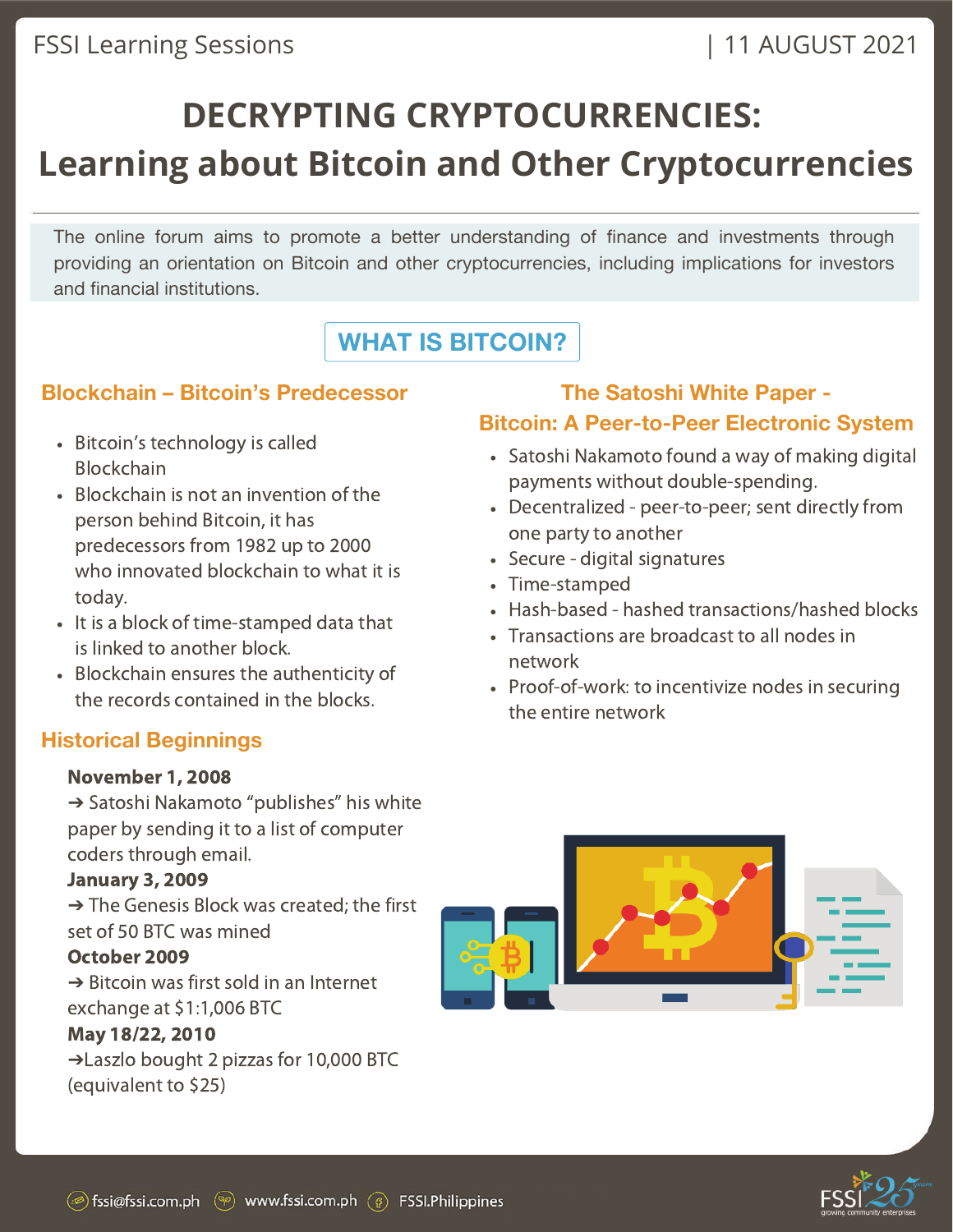## **THE BITCOIN BLOCKCHAIN**



Source: PWC

## **ISSUES FACED BY BLOCKCHAIN TECHNOLOGY**

- Performance, scalability, and efficiency 100,000 transactions per second (tps) for credit cards vs. 7-8 tps for Bitcoin); a possible solution: Lightning Network
- Privacy and security transactions are by nature public  $\bullet$
- Interoperability Bitcoin network does not interact with Ethereum network  $\bullet$
- $\bullet$ Governance – difficulty in updating blockchain software because of its decentralized nature
- Commercial use cases
- Public policy and legal frameworks

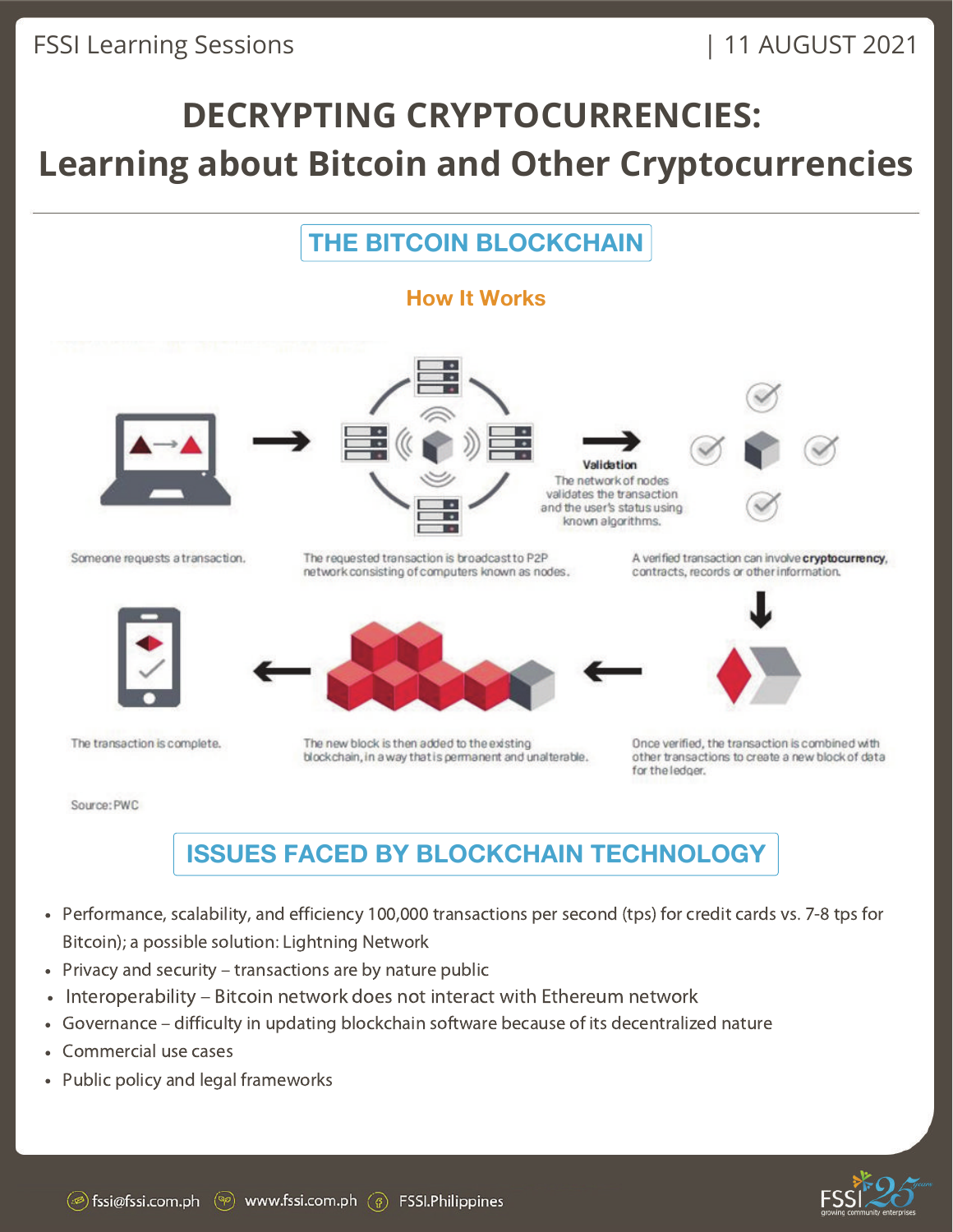## FSSI Learning Sessions

## | 11 AUGUST 2021

## **DECRYPTING CRYPTOCURRENCIES: Learning about Bitcoin and Other Cryptocurrencies**

## **BITCOIN (BTC) VS ETHEREUM (ETH)**

- The Bitcoin software is free and open source. Anybody can download it from Github, and build on it.
- Vitalik Buterin is a Russian-Canadian computer coder who believed that the Bitcoin blockchain could be improved upon. Buterin built Ethereum on another blockchain.
- Bitcoin is a payment network while Ethereum is a decentralized public ledger for verifying and recording transactions. The network's users can create, publish, monetize, and use applications on the platform, and use its Ether cryptocurrency as payment. Insiders call the decentralized applications on the network as 'Dapps' according to Investopedia.



## **BITCOINS AND ALTCOINS**

Crypto assets - digital goods that have market value; includes crypto currencies and other tokens Crypto currencies - can also be viewed as blockchain-native tokens; essential for the underlying blockchain to work or be incentivized; e.g., BTC, ETH

- **Tokens** generic definition: something issued by an issuer to be used in a specific context or marketplace, perhaps under specific conditions or timing
- **Stablecoins** crypto assets use blockchain technology plus smart contracts technology whose value is pegged to some external reference; e.g., Tether, USDC

CBDCs - Central Bank Digital Currency using blockchain technology, but permissioned and centralized

## **IS CRYPTO ASSET A SECURITY?**

- Determining the nature of a crypto asset is important for regulatory purposes
- $\bullet$  The Howey Test is used to determine whether a contract is an investment contract; check if  $-$ 
	- (1) there is an investment of money
	- (2) in a common enterprise
	- (3) with the expectation of profit; and
	- (4) to be derived from the efforts of others.
- The Howey Test was already used in the Philippines, not in crypto but in other investment contracts.

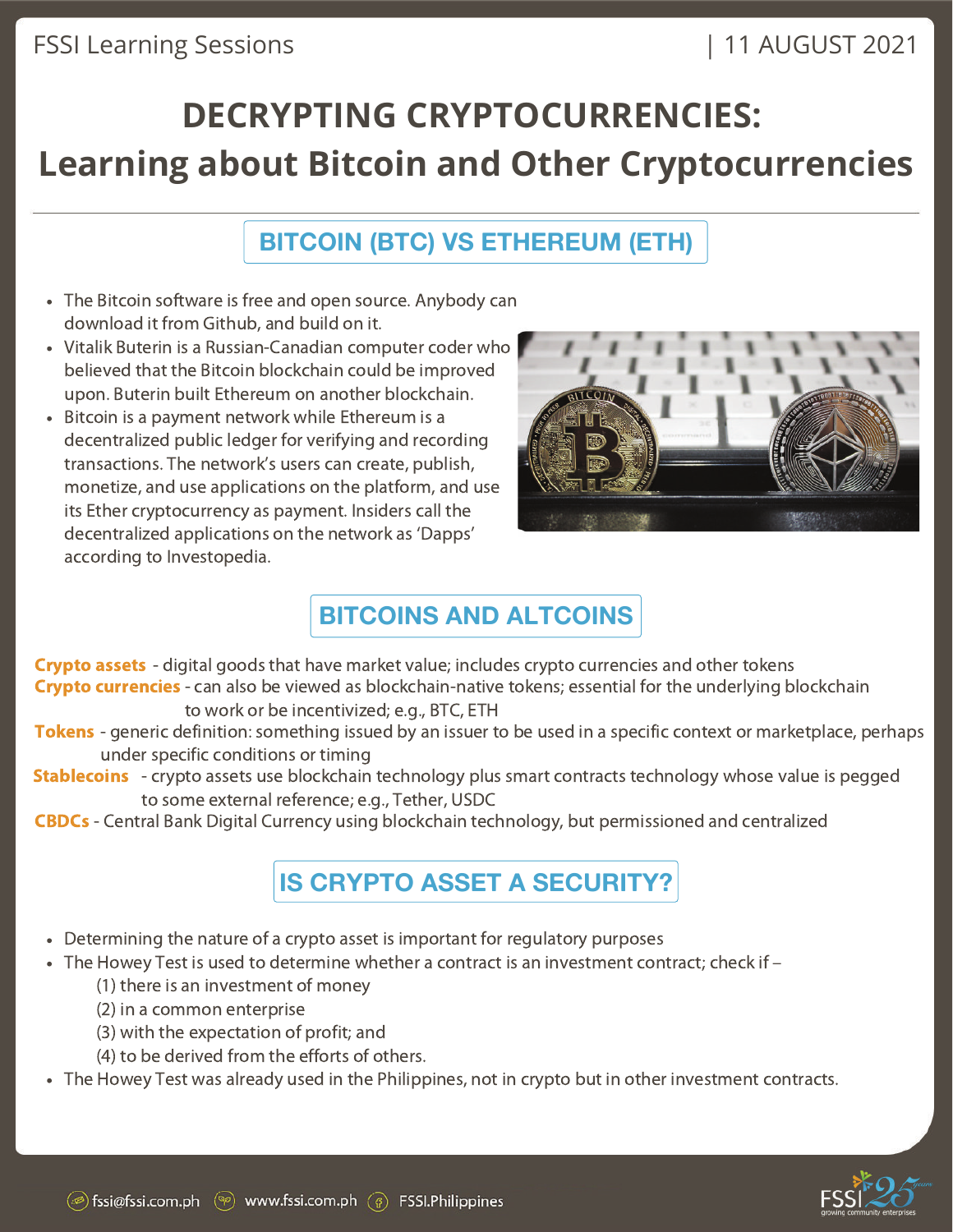## FSSI Learning Sessions

# **DECRYPTING CRYPTOCURRENCIES: Learning about Bitcoin and Other Cryptocurrencies**

## **PRICING CRYPTO ASSETS**

- Primary determining factor supply and demand; buyers and sellers who make trading decisions
- The price of crypto assets is subject to the same factors as any other financial instrument.
- It is more volatile because the world has still not fully grasped what it is.
- Factors in trading decisions (the "pathetic dot" theory in practice)
	- Sentiment how traders feel about the asset
	- Gossip and chatter of fora and social media
	- Technical successes
	- Technical failures
- Celebrity endorsements
- Law
- Market manipulation (pump and dump)
- Fear and greed

## **INVESTING IN CRYPTO ASSETS**

### Buying

- Outright purchase purchasing exchanges using your bank account or credit card
- Dollar Cost Allocation (DCA) the practice of purchasing the same amount of bitcoin over a period of time resulting to higher returns

### Earning

- Rewards bitcoins are being distributed as rewards
- Income bitcoins are distributed as a salary
- **Trading** buving and selling in the exchanges

Mining – block reward; transaction fees through validation of blockchain

Indirect exposure – buving stocks of corporations involved in bitcoin and other crypto assets;

exchange traded funds (ETFs)

**INVESTMENT RISKS**

- Liquidity Risks the risk that the market cannot support your transaction at the price you expect; comes and goes.
	- The rule is to never invest money that you will be needing in the near future
- Exchange Risks exchanges can be hacked
	- Illegal/unethical activities (rampant in the financial markets industry) painting the tape; spoofing; front-running; running stops; fake liquidity
- Wallet Risks wallets can be hacked; or you may lose access; Best is self-custody; soft and hard wallets
- $\cdot$  Regulatory Risks actions by the government
- Scams due diligence must be done before investing to avoid scams

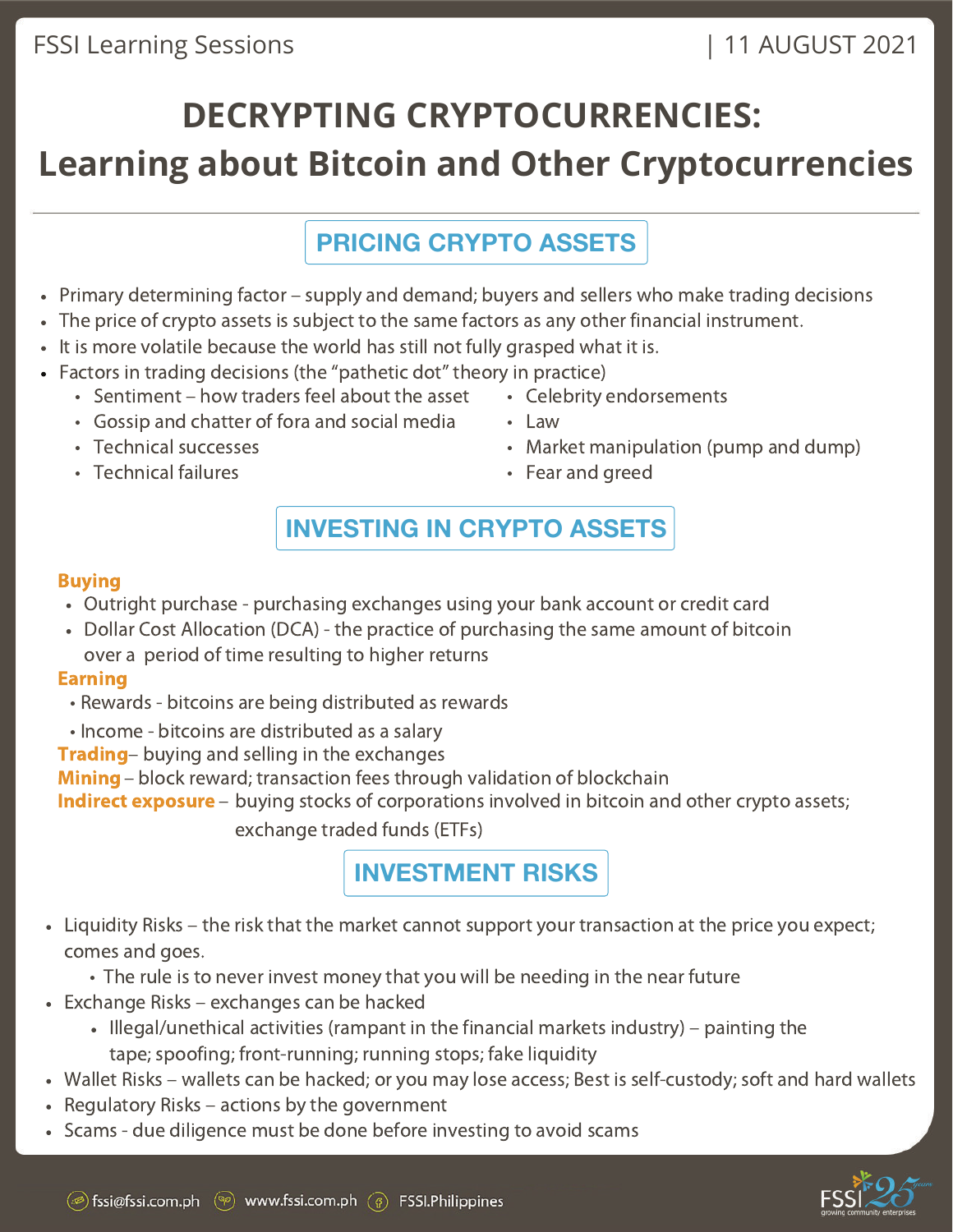**CRYPTO ASSETS AND THE LAW**

- Reasons for regulation
	- Taxation
	- Guard against illicit uses the Silk Road; money laundering
	- Protecting the investing public
	- Market stability
- See the Morell study: illicit use of crypto is less than 1% of all crypto activities from 2017 to 2021
- Crypto friendly nations Sweden, Singapore, Canada
- Crypto in the Philippines
	- Bangko Sentral ng Pilipinas (BSP) Memorandum Circular No. 1108
	- Regulating Virtual Asset Service Providers (VASPs)
	- Securities and Exchange Commission and Bureau of Internal Revenue are about to come up with guidelines

## **DOES BITCOIN PERFORM THE THREE FUNCTIONS OF MONEY?**

#### Medium of Exchange

- it is not yet widely recognized however we are slowly getting there as some credit card companies have adopted it and there are some establishments which are already accepting bitcoin as a mode of payment.

#### Store of Value

- bitcoin is now considered as virtual assets wherein people can place their money and expect it to grow over time.

### Unit of Account

- it is still quite difficult to tell the value of our holdings using bitcoin because it is too volatile.

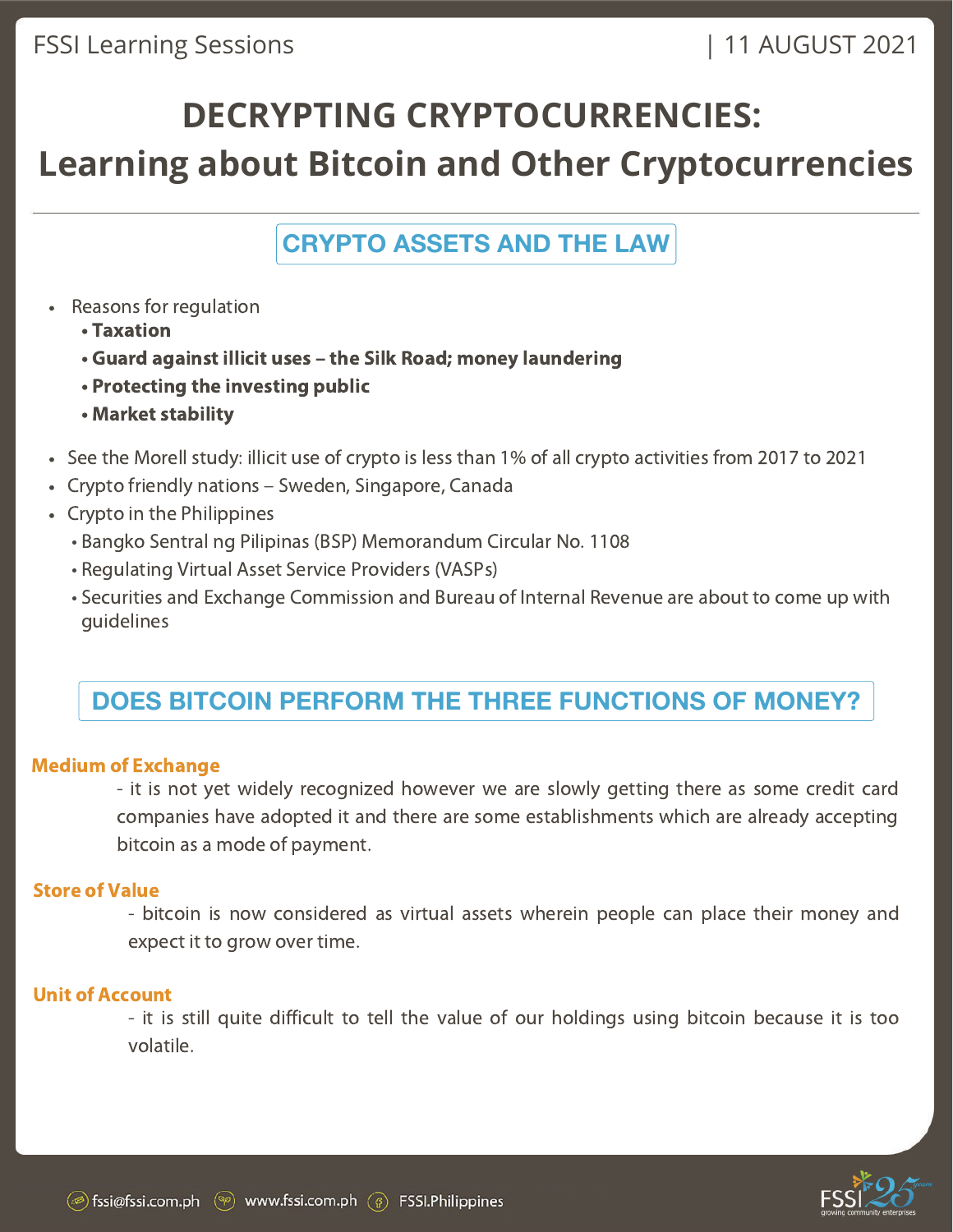## **WEBINAR Q&A**

#### I want to try Cryptocurrency. Where do I go, how much do I need, and what will I use to pay?

Any Digital Cryptocurrency Application may be used (Ex: Coins.ph). All you have to do is load your digital wallet with pesos then convert it into cryptocurrency. There is no minimum amount, but there is a maximum amount implemented by the BSP.

#### **How can you steal Bitcoins when everything is recorded in multiple blockchains?**

You cannot steal Bitcoins. This is a common worry of many, but Bitcoins do not actually come into your possession. What you get is the key or ownership in your wallet wherein you can sell or trade. It is still in the blockchain. What can be "stolen" is the cryptography of the Bitcoins that will allow one to become the owner. However, this is very difficult to do today since Bitcoin is already very big and the blockchain is protected.

#### **What industries use blockchain technology at the moment?**

There are many projects ongoing, like Ethereum. The blockchain of Ethereum is programmable unlike Bitcoin. You can make them do things, some of them are even non-financial. Anybody can do projects. If we have coders, we can get the original Bitcoin software, then use it to adapt to our needs. For example, we have clients who need to pay loans, we can put it in the blockchain.

#### **My daughter is playing Axie Infinity. What is that? Is that okay?**

It is like a game where you can get rewards that can be used in the real world if converted. Tokens can be used to buy more equipment in the game or you can sell it to people who will buy it in Pesos. There is a new exchange that will be trading the tokens of Axie.

#### **What about PDAX and Binance? Are they good and safe trading apps?**

PDAX is good, it is BSP regulated and licensed. Binance is an international exchange that is safe, easy to use, and insured. It is banned in some states in the US because it has a component like stock exchange, but the platform itself is legitimate.

#### **How viable is the return on investment on NFT (non-fungible tokens) games like Axie? How will it impact the crypto scene in the Philippines?**

The tokens of NFT are like a certificate of ownership of an original thing. There is big money in NFT. Artists are going into NFT as well, they sell ownership of their art. Other tokens like utility tokens/gaming tokens are good as well.